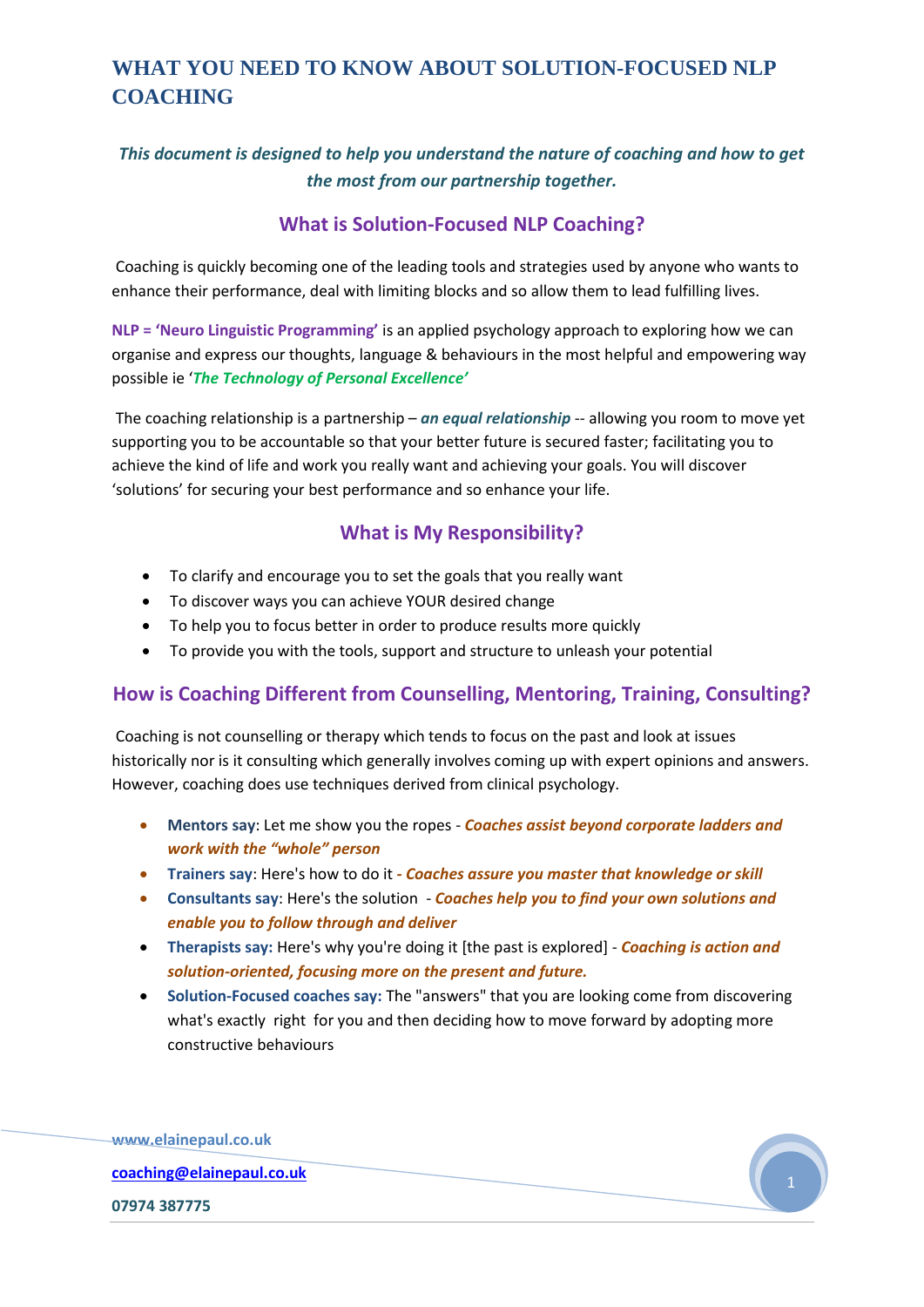#### **How do I Coach Clients?**

As your 'Facilitative' coach, I will ask questions, encourage, advise, challenge, make requests and listen for your "essence" so that you are consistent with who you are in terms of your goals, your values and your vision. My focus will be on you and what you want and how you can best get it.

However, the coaching relationship is designed by both of us and may be refined by each of us in the giving and receiving of feedback. Although I am committed to the process, it still remains your personal responsibility to take action (or not take action) as you desire.

- 1. **I Expect Your Best**: The best results are achieved when you are ready to both do and be the best that you can be. It is about stepping up to the challenge and giving it your best shot. If there is a sense in which you may not be giving it your best, it is my job to bring that to your awareness so we can work out what you really want to do.
- 2. **I Make Specific Requests**: As the need arises, I will make direct requests such as, "Could you see yourself accomplishing X within the next two weeks"? You could meet the request ("Yes, I can do that"), provide an alternative option ("I can't do X, but I can do Y") or perhaps you might decline altogether (which rarely happens). Whichever way you respond though, I will support your action.
- 3. **I May Give Advice occasionally**: If I have a real sense of a particular direction, and you are open to it, I will ask your permission to share with you suggestions on how to handle a problem or an issue or make the most of an opportunity. It is always your responsibility to make it clear when such advice is exactly what you require and when it isn't. Your own discretion and judgment is what counts.
- 4. **I Am Respectful and Empathetic:** If for example, I hear a hesitancy in your voice or notice an inconsistency, I will generally ask you about it. Often, it is these particular moments that permit the opportunity to resolve something. It is only my job to highlight the issue and allow you to do with it what you will. If you want greater challenge, I can provide it.
- 5. **I Set Agreed Actions:** Typically, I ask you to work out perhaps two or three goals or actions to focus on between our sessions together. If these agreed actions aren't working, then the reasons will be explored in the next session. If you want to be pushed harder, it is important for you to say so.

### **How to Get the Most from Solutions Coaching**

It is important that you benefit significantly from our coaching sessions as well as from the time in between. Outlined below are some of the things that you can do in order to maximise the value of your coaching experience.

**www.elainepaul.co.uk [coaching@elainepaul.co.uk](mailto:coaching@elainepaul.co.uk) 07974 387775**

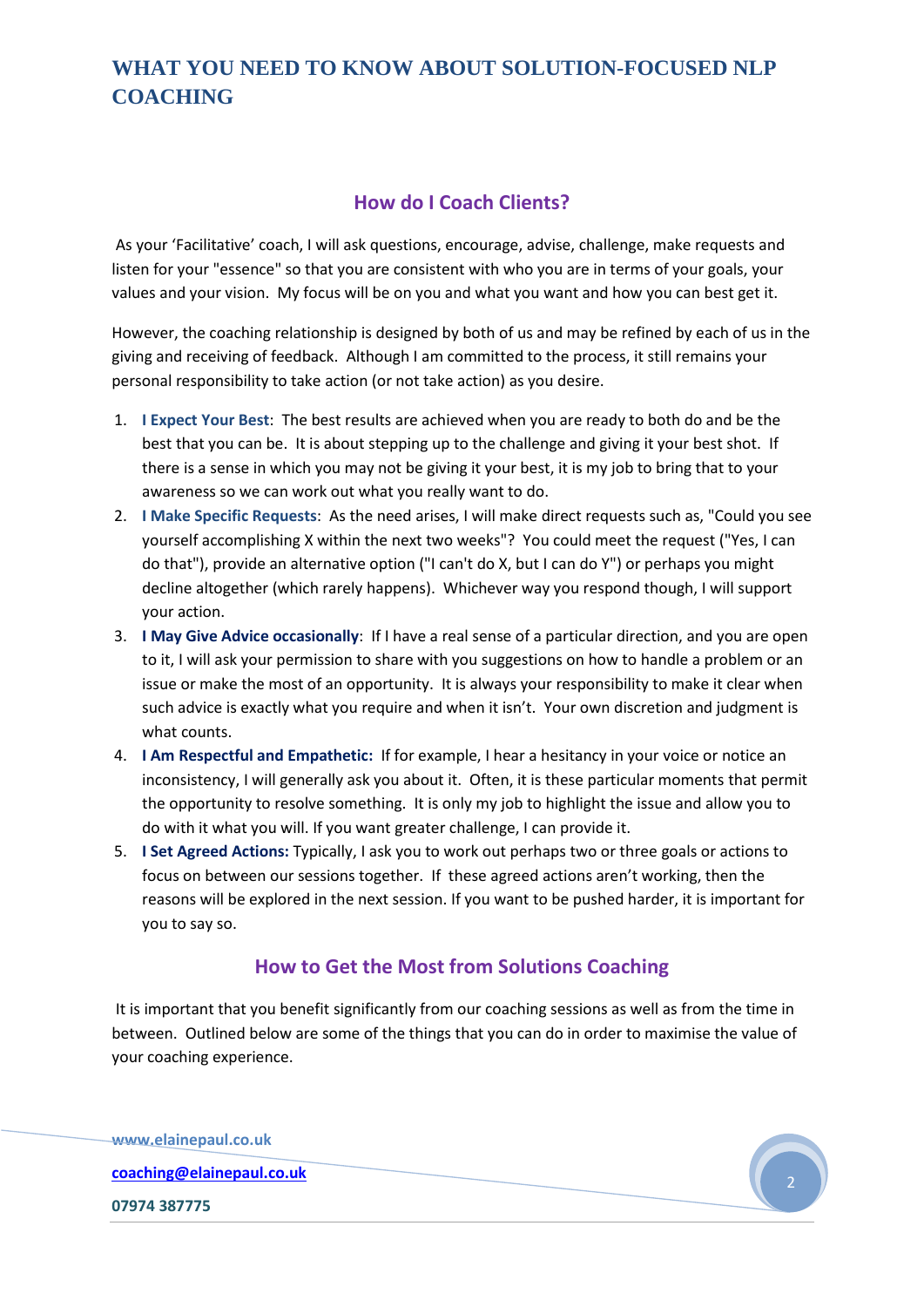- 1. **Focus on What You Really Want** Coaching works best when you have clear goals that are based on what you really want to achieve. Firstly, it is important for you to consider deeply what you want your work and your life to look like. Secondly, it is important to identify the gaps between the way things are now and how you would like them to be. It is true that many people struggle with this, but it is essential to unveil what you really want.
- 2. **Understand that You Will Develop & Grow** Most clients take on a coach to work on specific goals and much of their time and energy is directed towards this. However, the coaching relationship also may allow you to discover something new about yourself and your goals. This is just a natural and hugely beneficial consequence of the coaching process. Accelerated personal and professional growth is the hallmark of coaching.
- 3. **Increase Your Willingness to Step Up** Part of my responsibility is to ask you what degree of challenge you would like me to generate during the sessions. This is not meant to exhaust you or extend you beyond your bounds, but simply to ask more of you than perhaps you have have felt able to ask of yourself recently. It is important that you be willing to experiment with fresh approaches and try out new ideas. I will encourage you to be honest with yourself, raise your personal standards and set appropriate goals. Although you are the best judge of what is right for you, the more you are willing to grow and develop, the greater will be the benefits from solutions coaching.
- 4. **Come Prepared to Each Coaching Session** To get the most value out of each coaching session, is important that you prepare an agenda for each session. To that end, the **"Coaching Preparation Form"** may be of assistance to you (this is also available as a download). Preparing your agenda does not have to be time-consuming, but experience shows that if you spend 10-15 minutes preparing, it has a significant impact on our session together. If we talk by phone for our session, you could e-mail me an agenda beforehand.
- 5. **Complete Your Agreed Actions -** After each session, you will decide on the actions or goals you want to focus on. I will work with you to make sure that you are setting worthwhile, realistic and achievable goals. If you know that you have a busy week or two ahead, your **'action plan'** might be as simple as putting into practice a new perspective. If you have more time, you might decide to handle more specific tasks with greater accountability. Irrespective, the responsibility for taking the actions agreed upon belongs to you.

#### **Policies & Procedures**

1. **Complete the Client Coaching Contract Form** . Fill out this form which I will 'share' with you after the preliminary complimentary session and send it to me via e-mail along with full payment for the agreed coaching NLP package at least a week before our first coaching session.

2. **Complete the Assessment Questionnaire before the preliminary 'complimentary' session**. In this session, I will go through the contract with you to make sure that you are very clear about the fees payable, issues of confidentiality and how we terminate our coaching partnership if necessary.

**www.elainepaul.co.uk**

**[coaching@elainepaul.co.uk](mailto:coaching@elainepaul.co.uk)**

**07974 387775**